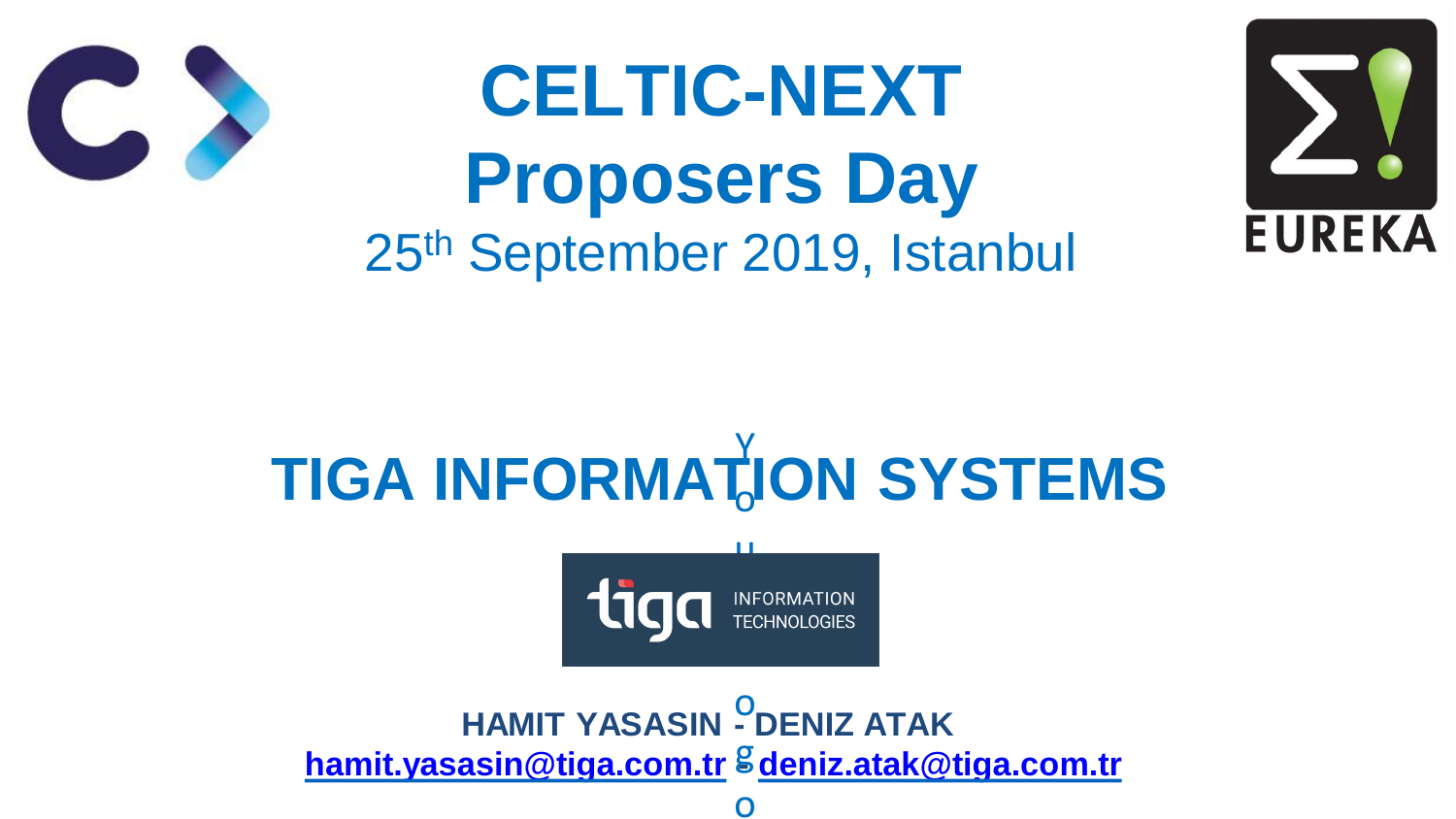## **Headline**

- SME in Turkey, Ankara,
- 50+ Engineers/Researchers
- Inside Technovalley, University Campus
- CMMI L3, ISO 9001:2008, ISO/IEC 20000-1:2011 and ISO/IEC 27001:2013 **certifications**
- Active Partnership with 4 different Universities

www.celticnext.eu Presentation, Your Name, affiliation & e-mail of presenter



2

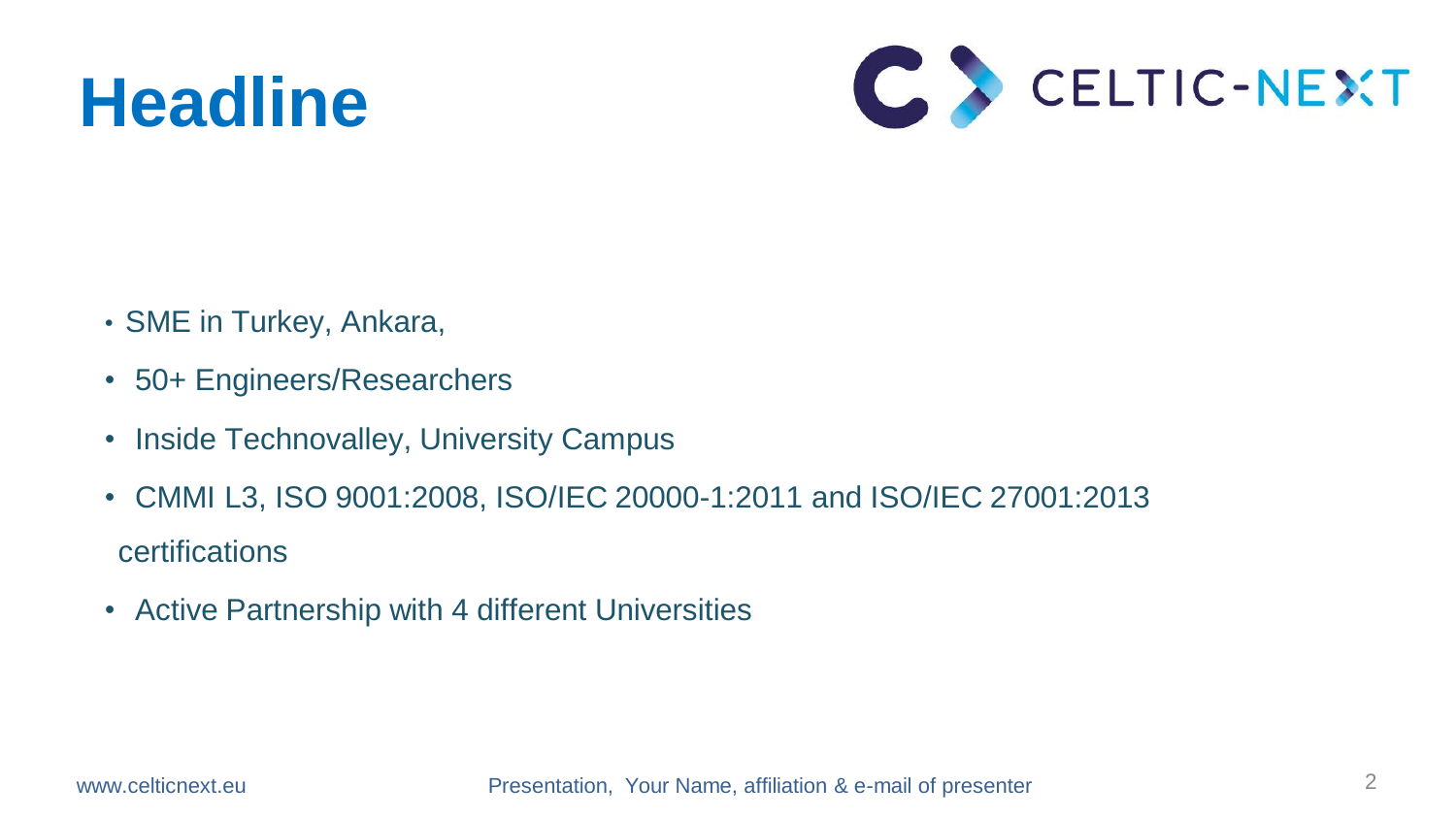## **TIGA Overview**

3

www.celticnext.eu Proposal Name, Your Name, affiliation & e-mail of presenter

*TIGA is one of the main e-health infrastructure providers in Turkey. Our projects are serving to 80 millions citizen of Turkey. Our main clients are Turkish Ministry of Health and Turkish Ministry of Youth & Sports.*

- •Turkish National Healthcare Data Exchange System (USS)
- E-Pulse
- Pharmaceutical Track & Trace System (İTS)
- Turkish E-Prescription System
- **ITS Mobile App**
- E-Prescription & E-Dispensation
- FiQare
- Closer

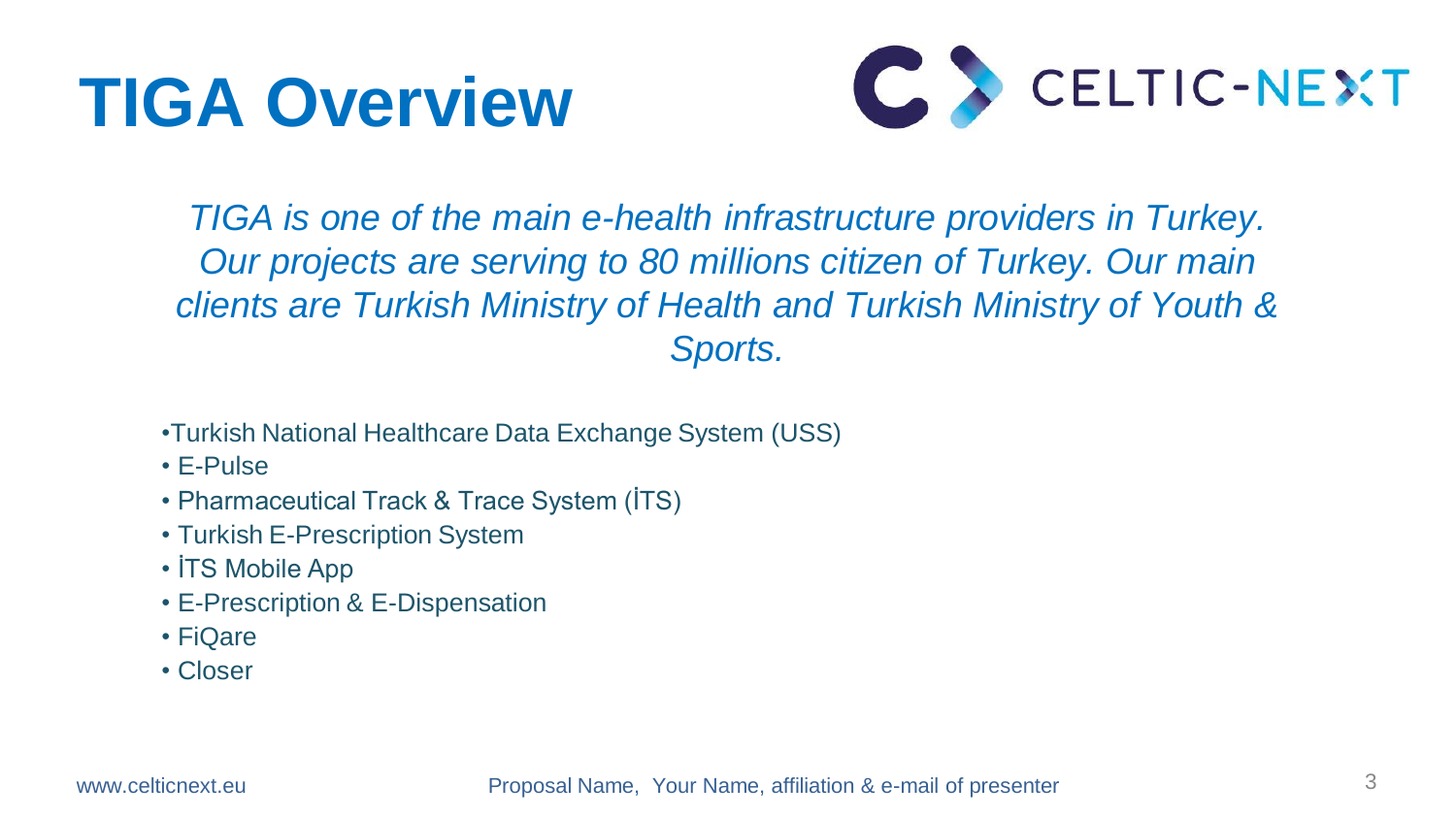## **Applied and Ongoing EU Projects**





Smart Home Care System for the Elderly, enabling athome care services at affordable costs for senior people 2

www.celticnext.eu Proposal Name, Your Name, affiliation & e-mail of presenter 4





Celtic Plus project composed of Spanish, Portuguese, Italian consortium aiming to create an intelligent certification system in cloud security and IoT, and to improve the quality within Fiware platform, and **implement Smart Cities** and **E-Health** use cases 3

1. [http://closertolife.net](http://closertolife.net/) 2. [https://fiqare.eu](https://fiqare.eu/)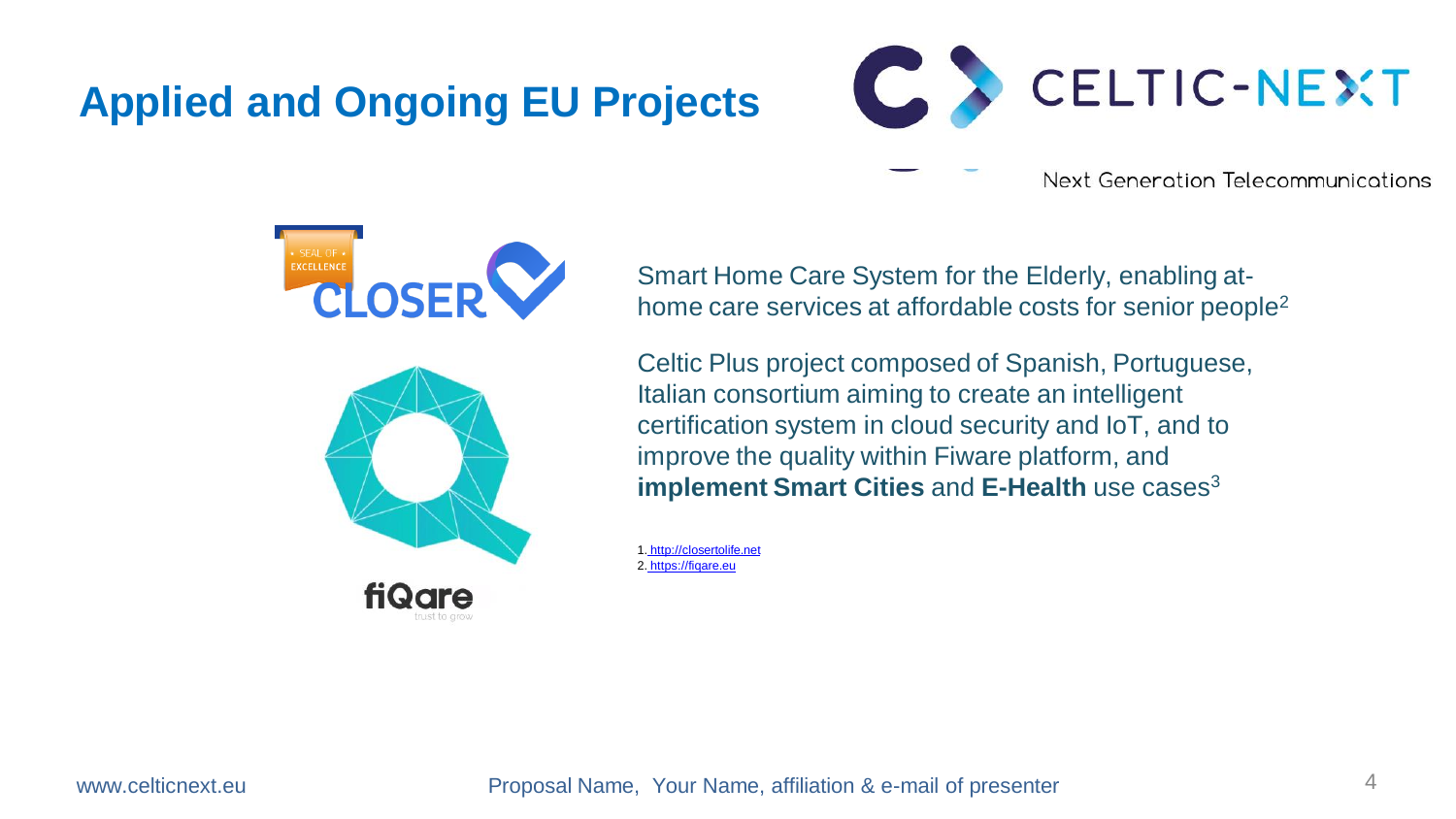# **Expertise We Offer**

- E-health
- Health analytics
- Health Data
- Drug traceability
- DSS
- IoT

www.celticnext.eu Proposal Name, Your Name, affiliation & e-mail of presenter 5



- Sensors
- Cloud-based systems
- Data mining
- Machine learning
- Deep learning
- Computer vision



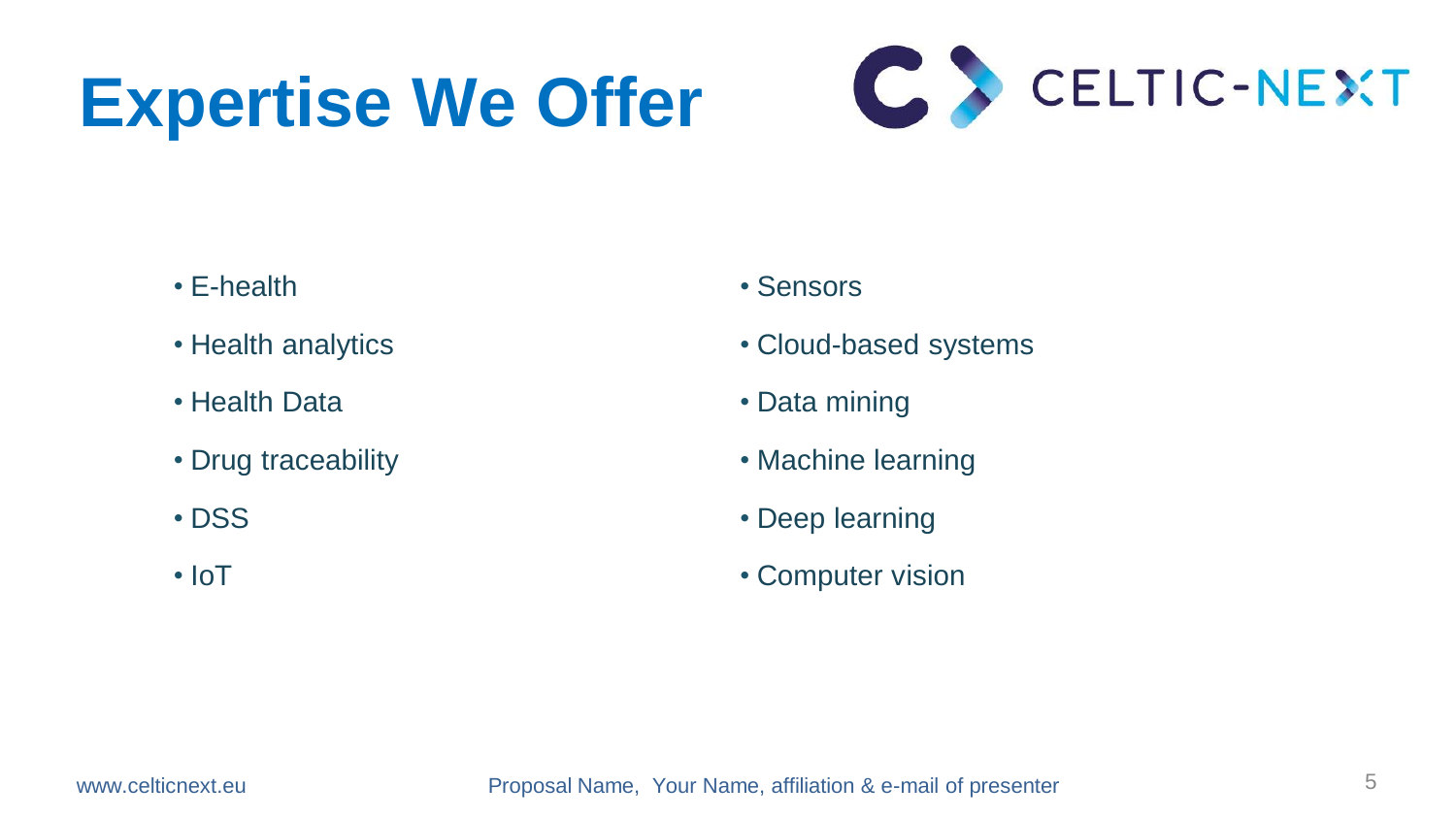# **Turkish Cluster**



- TMMDA (Drug-Medical Devices Agency, Ministry of Health)
- Ankara Chamber of Pharmacists (AEO)
- Turkish Universities for R & D
- Elderly Care Center
- University Elderly Care Department
- Turkish University Hospitals



www.celticnext.eu **Proposal Name, Your Name, affiliation & e-mail of presenter**